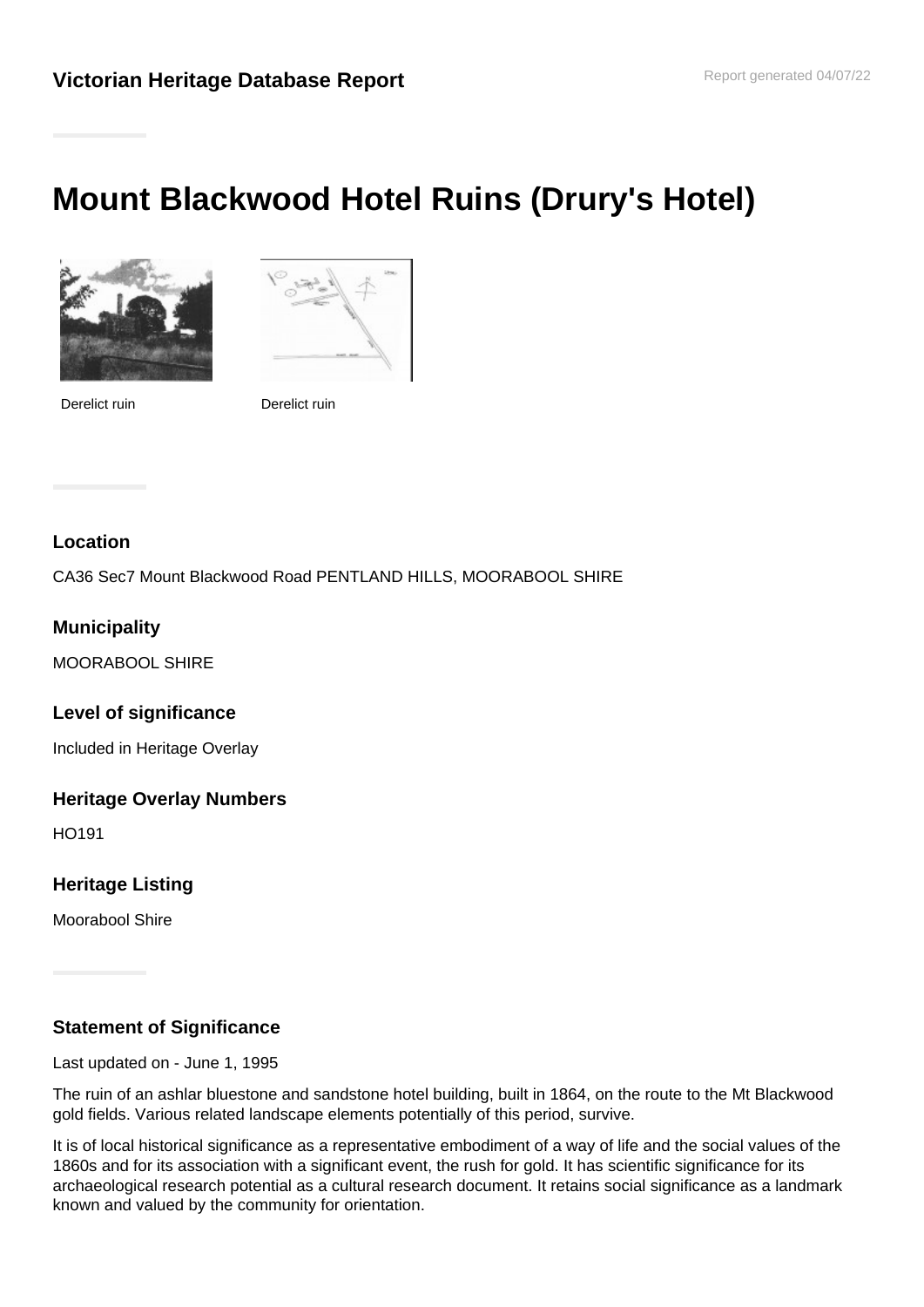| Heritage<br>Study/Consultant | Moorabool - Bacchus Marsh Heritage Study 1995, Richard Peterson and Daniel<br>Catrice, 1995; |
|------------------------------|----------------------------------------------------------------------------------------------|
| <b>Other Names</b>           | Mt Blackwood Hotel (Drury's Hotel),                                                          |
| Hermes Number                | 118160                                                                                       |
| <b>Property Number</b>       |                                                                                              |

# **Physical Conditions**

Reasonable. Overgrown.

#### **Intactness**

Ruin. Derelict.

SIGNIFICANT INTACT ELEMENTS:

MATERIALS

HEDGES.

ARCHAEOLOGICAL. POTENTIAL. RUIN.

TREES.

### **Physical Description 1**

A ruin, of ashlar bluestone with sandstone dressings. It consists of the left hand half of a room with a fireplace in the centre of the side wall. The chimney is dressed sandstone with a capping mould.

The remainder of the building is easily recognisable from footings and piles of fallen wall stone, although a considerable amount of original stone has been removed from the site. Two circular, stone-lined wells are near the northern side of the ruin, one of which has been filled with rubble. Several garden and landscape features remain. At left, Hawthorn hedges form yards around the ruins and a larger paddock to the south.

Other features include a pile of stone and brick near the south west corner of the main building, probably from a detached kitchen . Two collapsed stone structures about twenty-five metres north-west of the main building, which may have been stables or other outbuildings, a large circular paved area about thirty metres to the west. This last feature is unusual It comprises a platform paved with large basalt field boulders, with a rectangular space two by one metres in the centre and a narrower trench on the western side. It is unclear what this was for, but it may have been some form of stockyard, or very possibly, the site of a horse works, for driving some form of machinery, such as a chaff cutter. A large earth dam lies a further fifty metres to the south-west.

# **Physical Description 2**

Landscape. The paddock adjacent to the ruin is surrounded by a Hawthorn hedge (Crataegus monogyna), a widely used hedge species used in Victoria, as it is in England. Trees are clumped near the gate on the north side, and there is a backdrop of one extremely good Pinus sp. and Poplar.

Plant species include: Ulmus procera, English Elm. Crataegus monogyna, English Hawthorn. Pinus pinea?,